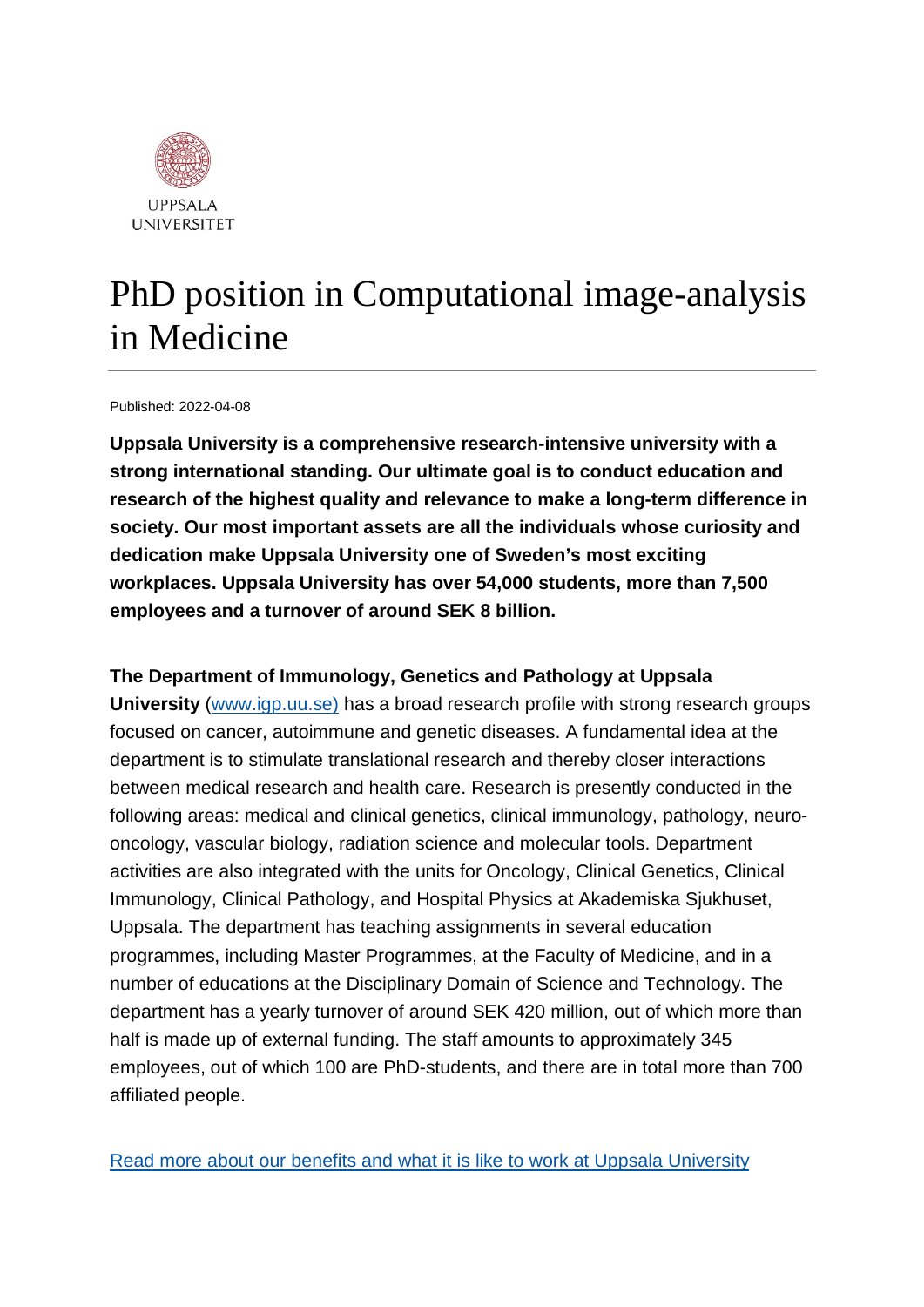#### **The project**

A PhD student position is available for highly motivated individuals with interest in large-scale computations and experience and interest in machine and deep learning. The position is in the laboratory of Prof Patrick Micke at Uppsala University, Department of Immunology, Genetics and Pathology,

[\(https://igp.uu.se/research/clinical\\_experimental\\_pathology/patrick-micke/](https://igp.uu.se/research/clinical_experimental_pathology/patrick-micke)) with a shared co-supervision of Prof Nataša Sladoje, the leader of the MIDA research group at the Centre for Image Analysis, Dept. of Information Technology. The PhD candidate will develop his or her dissertation project within the field of Computational Medicine.

This PhD position is part of the eSSENCE - [SciLifeLab graduate school](https://essenceofescience.se/essence-and-scilifelab-graduate-school-in-data-intensive-science/) in dataintensive science. The school addresses the challenge of data-intensive science both from the foundational methodological perspective and from the perspective of datadriven science applications. It is an arena where experts in computational science, data science and data engineering (systems and methodology) work closely together with researchers in (data-driven) sciences, industry and society to accelerate dataintensive scientific discovery.

The project aims to develop computational analysis tools to analyze multidimensional images of cancer tissue, towards optimized immunotherapy for cancer patients. Immunotherapy has become a life-saving option for advanced cancer patients. However, only a minority of patients develop a durable response. Despite great efforts to explain the variable responses to immunotherapy and to optimize patient selection, the currently used clinical biomarkers demonstrate only modest predictive performance. Starting from a large collection of acquired multispectral images, and by developing advanced data driven approaches for image data analysis, we wish to increase understanding of the effects of immunotherapy, towards improved personalized cancer treatments.

#### **Duties**

The successful candidate will devote most of the time towards his/her research level education. Other service activities within the department, e.g. education and administrative work can be included within the framework of the employment (maximum 20%). The position will be extended with the time devoted to teaching to allow four years of full-time graduate studies. The student is expected to take part in courses and other activities of the graduate school.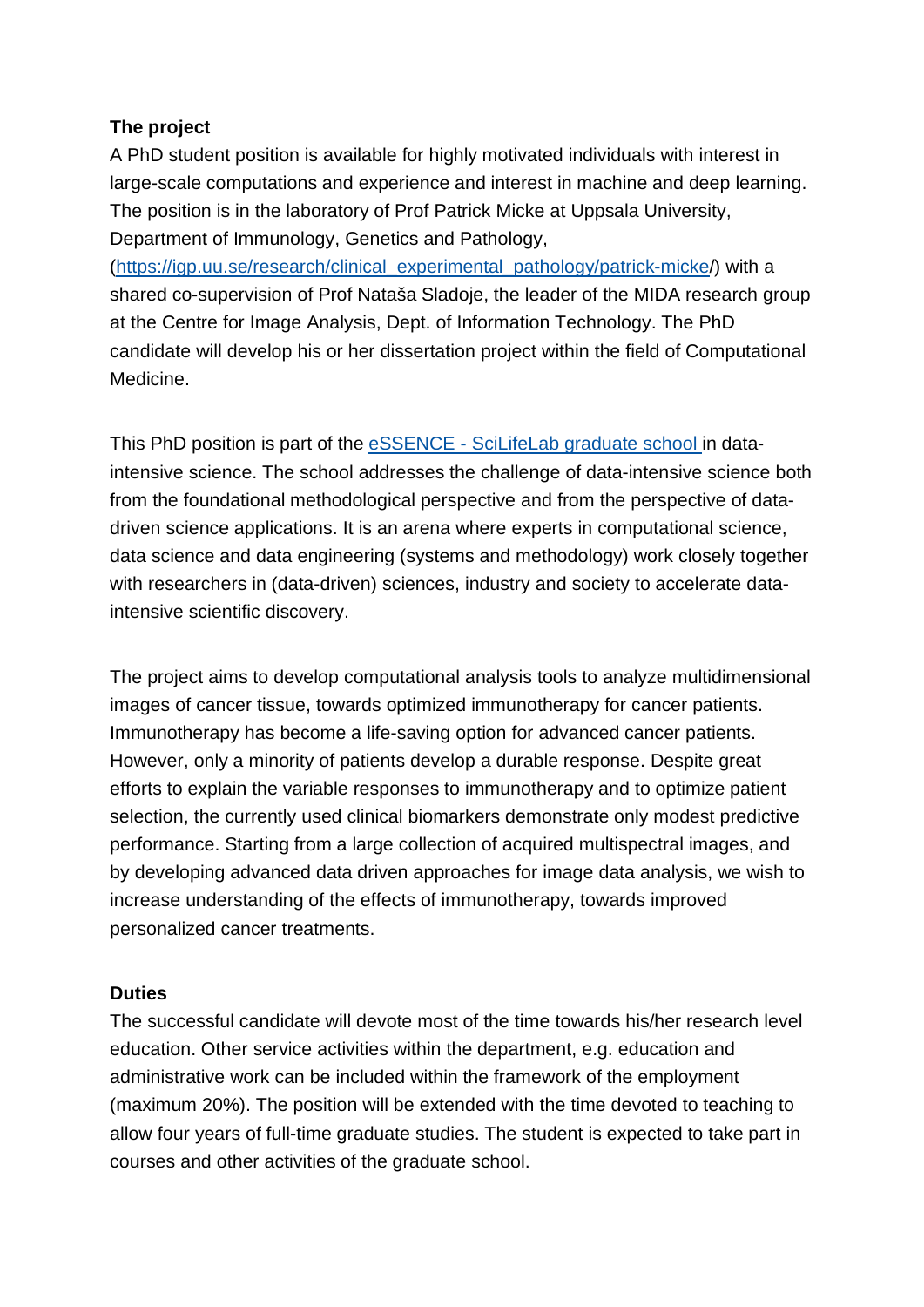#### **Requirements**

To be admitted to the PhD position, a master's degree (at the time when take up position) is required

[\(http://www2.medfarm.uu.se/utbildning/forskarniva/vill\\_du\\_borja/\)](http://www2.medfarm.uu.se/utbildning/forskarniva/vill_du_borja/), and for the advertised position it is required that the degree is in bioinformatics, technical biology, computer science, image analysis and machine learning, mathematics or similar. A degree in medicine or biology complemented by proven knowledge in computer science and mathematics can also be accepted. Documented experience of working in Python is a requirement. Proficiency in oral and written English is required.

#### **Additional qualifications**

It is meriting if the candidate has experience of working with R or Matlab, software version control with Git, typesetting with LaTeX, and administration of Linux computers.

## **Application**

The application is submitted via Varbi, Uppsala University's electronic application system. The application should consist of:

- 1. A Curriculum Vitae (CV);
- 2. A copy of a degree/diploma, with the list of relevant completed courses.
- 3. Master thesis, or  $-$  if the thesis is not completed yet  $-$  any similar academic work, in electronic form.
- 4. Contact information for two references.
- 5. A personal letter in which you briefly justify why you are applying for this position and state the earliest possible starting date (max. 1 page).

Rules governing PhD students are set out in the Higher Education Ordinance chapter 5, §§ 1-7 and in Uppsala [University's rules and guidelines.](https://uu.varbi.com/center/tool/position/493481/edit/tab:2/University)

## **About the employment**

The employment is a temporary position according to the Higher Education Ordinance chapter 5 § 7*.* Scope of employment 100 %. Starting date agreed. Placement: Uppsala.